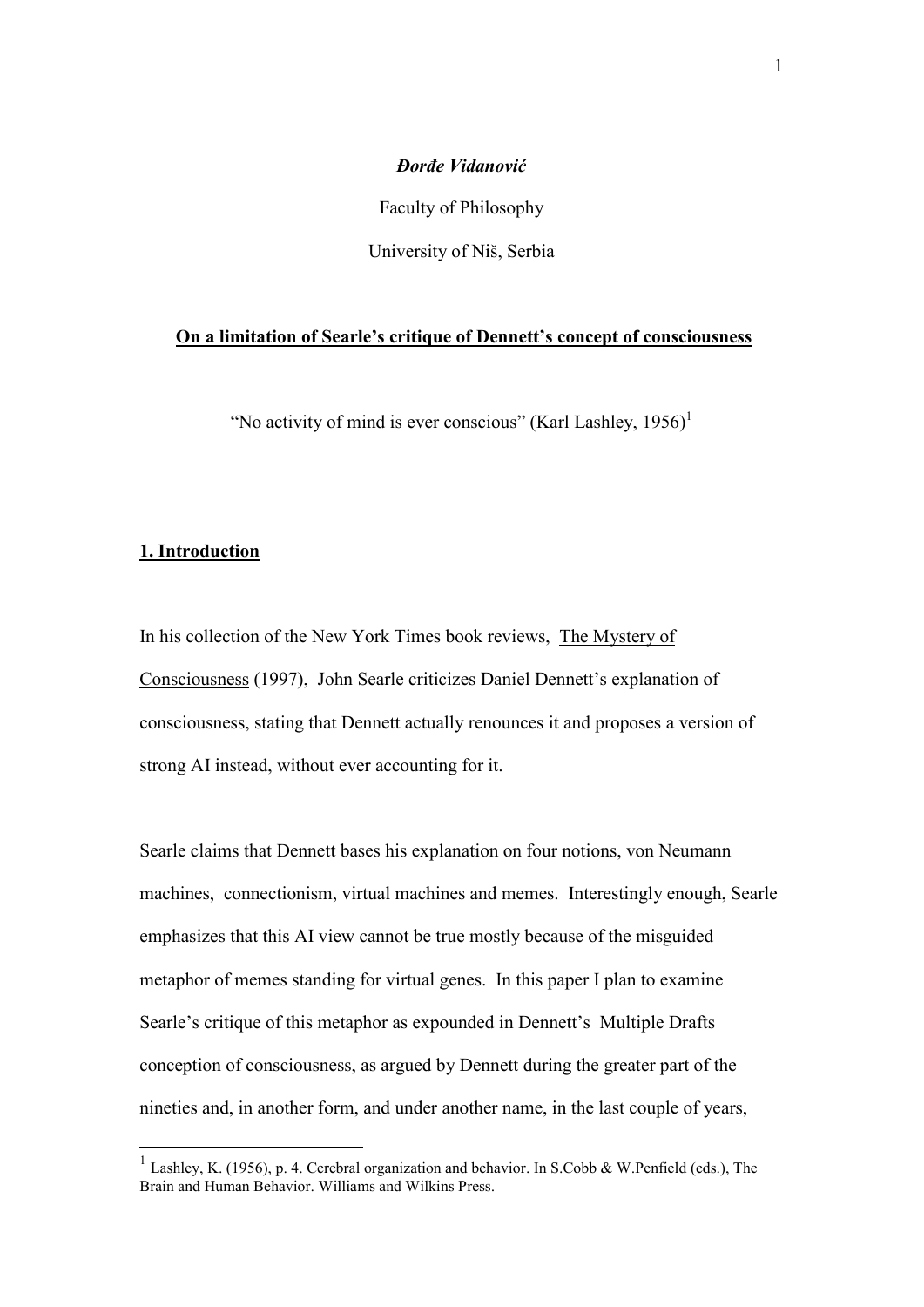excepting the Rohwolt published paper that came out in Germany in 1996 (cf. Dennett 1991, 1996, 1998, Dennett and Kinsbourne 1992; Dennett 1996, 2001, 2005).

## **2. The Multiple Drafts Model in brief**

To clarify the notion of the so-called MDM (Multiple Drafts Model) of consciousness, one can turn to Brook and Ross who state that Dennett's vision of the conscious system is typically Cartesian, resembling a transparent screen "on which conscious states play before a little homunculus sitting in the middle of the theatre… where the conscious states themselves are conceived of as discrete, separately identifiable states, states with, for example, clear stop and start points. Dennett wants to replace the Cartesian picture with what he calls a Multiple Drafts Model (MDM) of consciousness. The MDM treats consciousness as a kind of mental content, almost a matter of programming, a highly controversial point of view." (Brook and Ross, 2002: 8).

 It appears that the Multiple Draft Model (MDM) of consciousness was developed as an alternative account to the intuitively attractive, "but incoherent, model of conscious experience Dennett calls *Cartesian materialism*, the idea that after early unconscious processing occurs in various relatively peripheral brain structures "everything comes together" in some privileged central place in the brain which Dennett calls the *Cartesian Theater --* for "presentation" to the inner self or homunculus" (Dennett & Akins 2008: 4321). Dennett opposes the postulation of such a locus, but, as he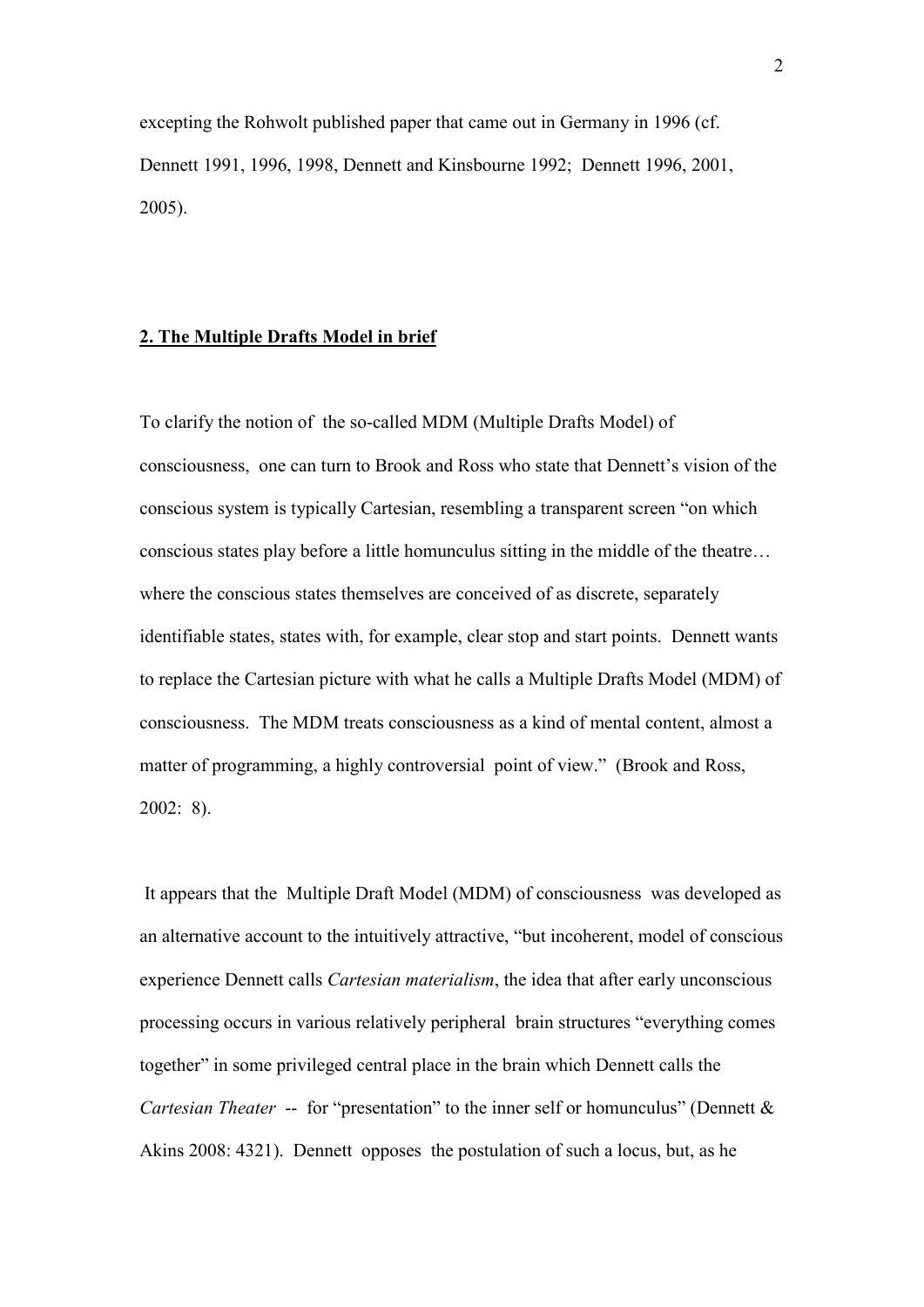claims, there are theories that simply take its existence for granted.

He states that such 'consciousness-oriented' theories "postpone indefinitely the task of saying where and when the results of all the transformations and discriminations are 'made available to conscious awareness,' which suggests sending their products to some higher center (for what purpose? what would happen there?)" (Dennett  $\&$ Akins 2008: 4321), or, else, such theories argue that "a decision to move a limb takes several hundred milliseconds to "rise to consciousness," creating an ominous picture of human agents as deluded about their ability to make a conscious decision" (Dennett & Akins 2008: 4321).

There is yet something else that "dualist" or, presumably, "interactionist" theories (theorists) presuppose and that is the idea that the transfer by human senses into an unconscious neural code must be followed by yet another conversion into some other "medium", which Dennett, not unexpectedly, dubs *consciousness.*

Thus we can see that the MDM opposes the existence of a singular locus of convergence claiming that there is an array of information states that occur simultaneously in the brain, just like multiple drafts of a scholarly paper. Dennett pursues the point succinctly, using the concept of the *meme* in his seminal work regarding consciousness:

"Human consciousness is *itself* a huge collection of memes (or more exactly, memeeffects in brains) that can best be understood as the operation of a "*von Neumanesque*" virtual machine *implemented* in the *parallel architecture* of a brain that was not designed for any such activities" (Dennett 1991: 210).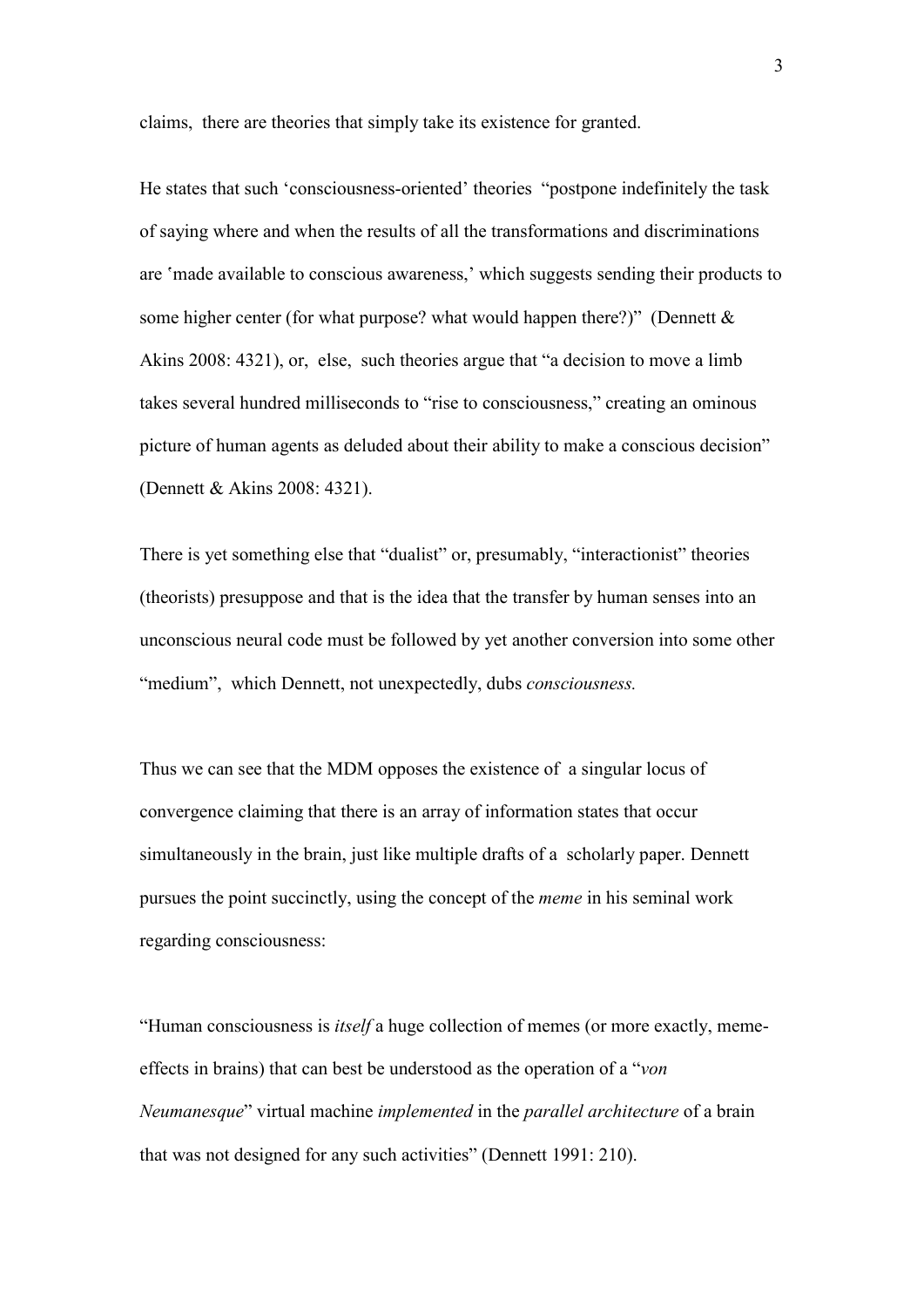#### **3. Searle's critique**

Leaving aside for the moment the fact that Dennett's descriptions of such a connectionist net or parallel distributed processing in the guise of neural nets do seem plausible, at least *prima facie*, I should like to focus on the notion of 'meme' that Dennett liberally uses and, at the same time, attempt to analyze it in the light of Searle's global critique of the MDM. Regarding the meme and Dennett's usage of the concept, Searle writes that "this notion is not very clear. It was invented by Richard Dawkins to have a cultural analog to the biological notion of a gene. The idea is that just as biological evolution occurs by way of genes, so cultural evolution occurs through the spread of memes." (Searle 1997: 104). As Searle goes on to quote Dawkins's definition of the meme as quoted by Dennett, I will, as a substitute, try to present a clearer description of this important concept by quoting Dawkins *himself*:

"The gene, the DNA molecule, happens to be the replicating entity that prevails on our own planet. There may be others. If there are, provided certain other conditions are met, they will almost inevitably tend to be become the basis for an evolutionary process.

But do we have to go to distant worlds to find other kinds of replicator and other, consequent, kinds of evolution? I think that a new kind of replicator has recently emerged on this very planet. It is staring us in the face. It is still in its infancy, still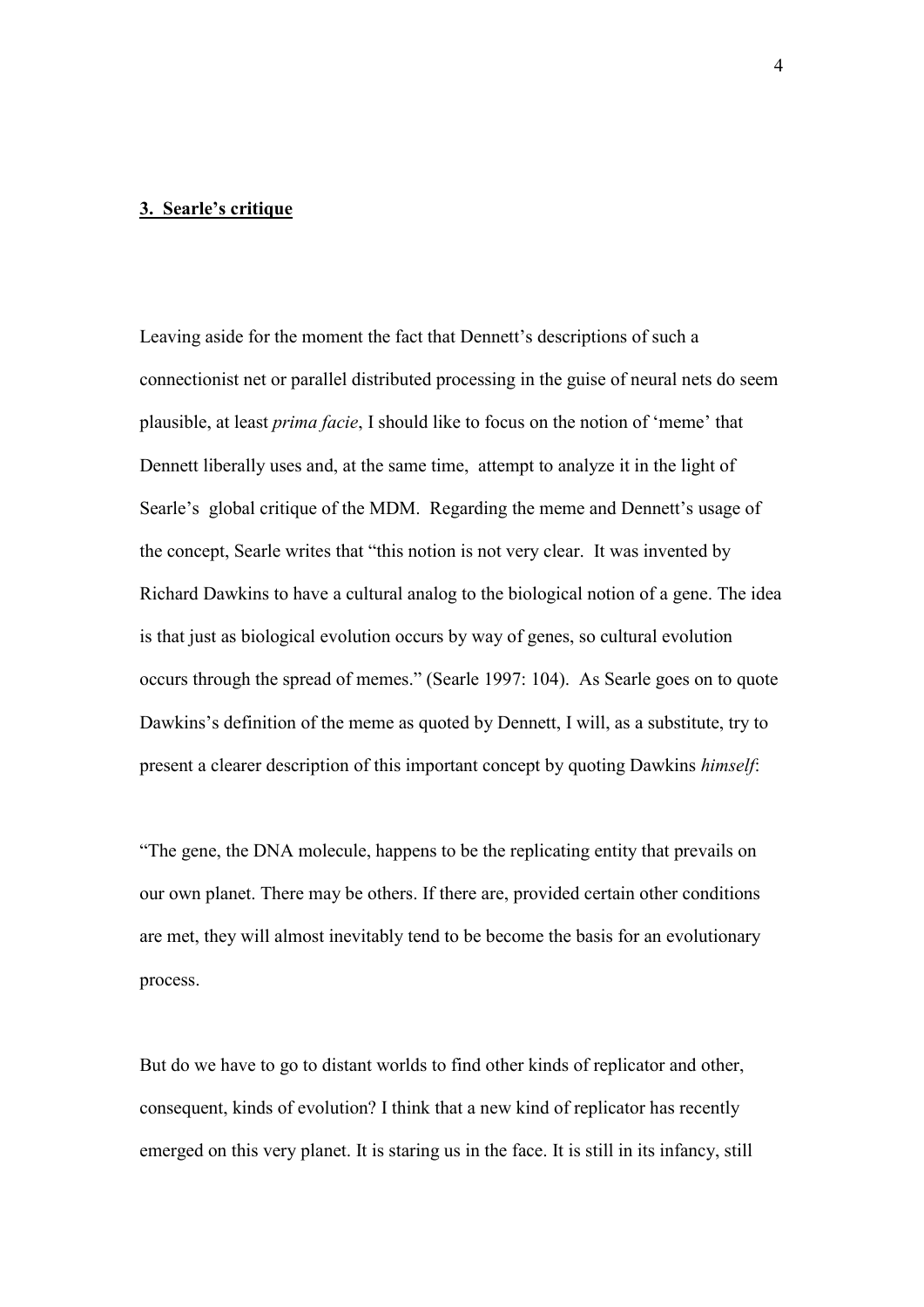drifting clumsily about in its primeval soup, but already it is achieving evolutionary change at a rate that leaves the old gene panting far behind.

The new soup is the soup of human culture. We need a name for the new replicator, a noun that conveys the idea of a unit of cultural transmission, or a unit of *imitation*. 'Mimeme' comes from a suitable Greek root, but I want a monosyllable that sounds a bit like 'gene'. I hope my classicist friends will forgive me if I abbreviate mimeme to *meme.*" (Dawkins 1989: 192).

Searle claims that the analogy between the gene and the meme is mistaken. He states that evolution advances by *brute, blind and purely nature-driven forces and elements.* He goes on to say that " [The] spread of ideas and theories by "imitation" is typically a *conscious process* (emphasis mine) directed toward a goal. It misses the point of Darwin's account of the origin of species to lump the two sorts of processes together. Darwin's greatest achievement was to show that the appearance of purpose, planning, teleology, and intentionality in the origin and development of human and animal species was entirely an illusion. The appearance could be explained by evolutionary processes that contained no such purposes at all. *But the spread of ideas through imitation requires the whole apparatus of human consciousness and intentionality*" (emphasis mine) (Searle 1997: 105).

Searle is adamant about the above-mentioned: "In short, the transmission of ideas through imitation is totally unlike the transmission of genes through reproduction, so the analogy between genes and memes is misleading from the start" (Searle 1997: 105).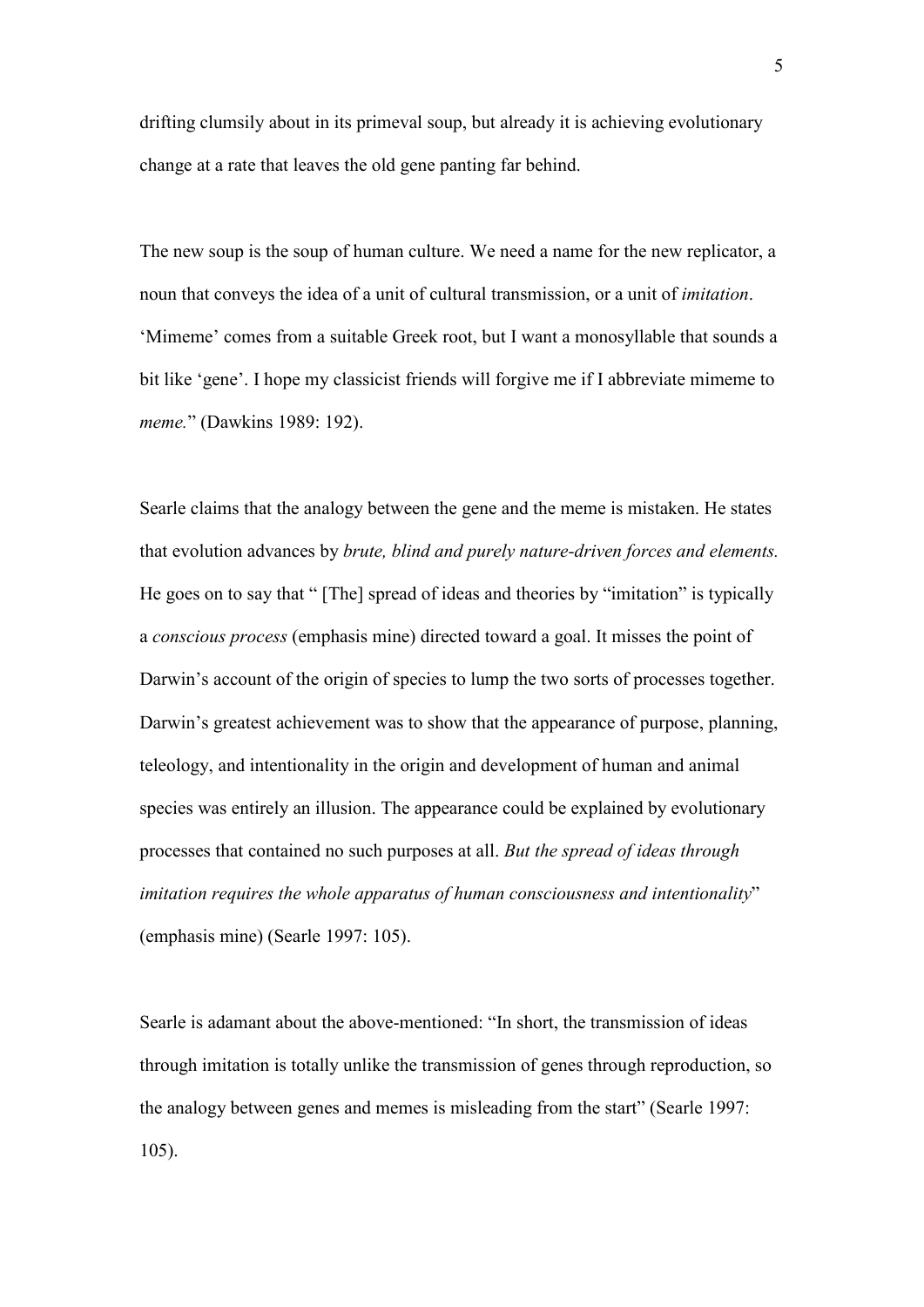### **4. A limitation of Searle's critique**

There is a serious flaw in Searle's objections directed at the supposed similarity between genes and memes granting that they are vehicles of imitation and/or reproduction.

To rehash his argument: Searle believes that the spread of ideas, concepts and behavior through imitation (via memes) must be *intentional* thus requiring awareness and conscious perception on behalf of human subjects.

In spite of his firm convictions, *here Searle finds himself on a shaky ground.* In order to see where his objections to Dennett's account of memes go wrong, let me analyze some of the issues related to the nature of the propagation of informational units such as memes described by Dennett in many of his papers and books.

Firstly, the original text that started this all, Dawkins's *The Selfish Gene* never states in an explicit manner that the spread of memes is exclusively a conscious process. Dawkins keeps both options (conscious and unconscious proliferation of memes) open: "If the idea catchs (sic!) on, it can be said to propagate itself, spread from brain to brain. As my colleague N. K. Humphrey neatly summed up an earlier draft of this chapter: '…memes should be regarded as living structures, not just metaphorically but technically. When you plant a fertile meme in my mind you literally parasitize my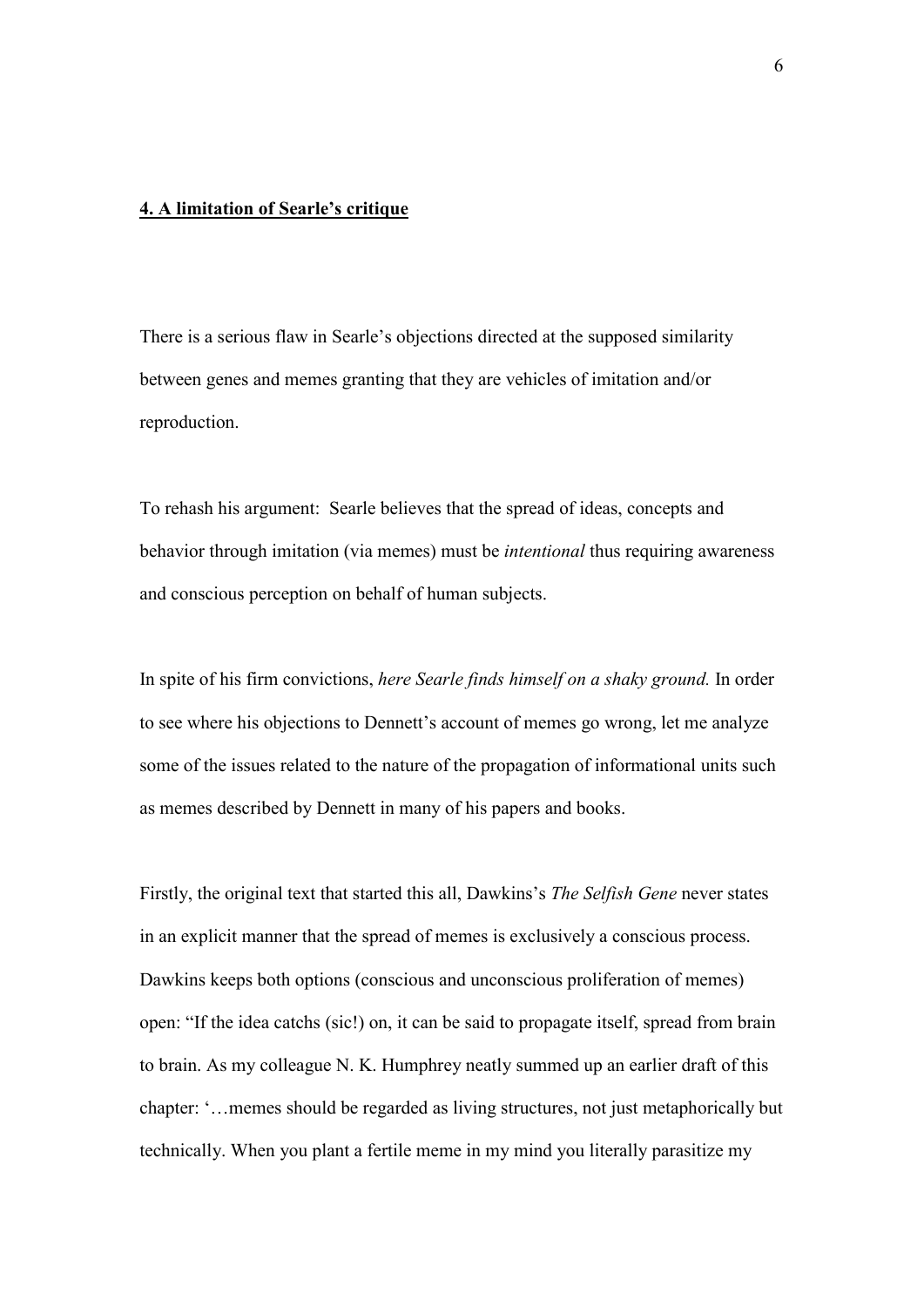brain, turning it into a vehicle for the meme's propagation in just the way that a virus may parasitize the genetic mechanism of a host cell'" (Dawkins 1989: 192). Thus Dawkins speaks of ideas catching on, their propagation, their being planted and their fecundity, ideas as parasites, etc,. All of these terms indicate that Dawkins (and, by extension, Dennett) is ever so ready to acknowledge that any spread of ideas (memes) can be *unconscious*, and need not require *intentionality* as claimed by Searle.

Secondly, at the time Dawkins had *The Selfish Gene* published, he had no notion of the forthcoming neurocognitive research which would turn out to be compatible with his 'indifferent' approach to the issue of *intentionality* and *compulsory awareness* in humans presumably indispensable in the process of meme propagation.

For the past ten years there have been many research projects dealing with the problem of the nature of information processing. The issue has turned out to be much debated and controversial and the prevalent opinion favors 'deliberation' and 'awareness'. The "novel idea"<sup>2</sup> that we are not all the time aware of our internal cognitive processing was provocative at first but a*fter the dust settled it became clear that information processing was not solely cognitive but had much to do with emotions and the unconscious*. This broadened intellectual 'landscape' was the product of the research that gave birth to the idea that our cortex gathers and processes some indispensable emotional information that is all but deliberative. Consequently, the increased understanding of the neural underpinnings of some conscious and non-conscious processes has recently led to new insights into the workings of the human mind, most notably in the area of recognition of facial

 $\frac{1}{2}$  As a coverage of Freud and his account of the human mind is outside the scope of this paper, I have decided to leave it out, at least at present.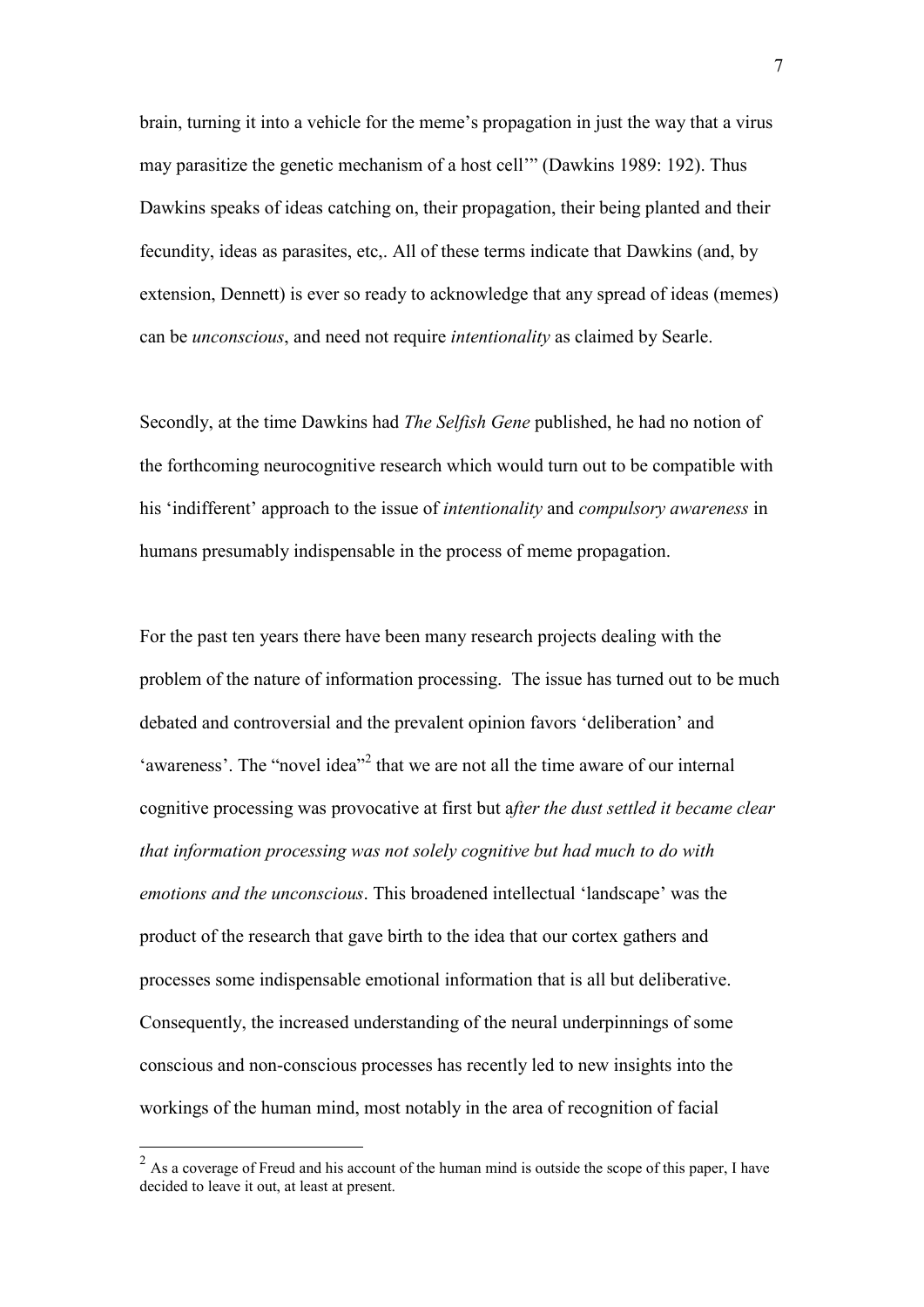expression. In this field of research functional neuroimaging studies in both healthy subjects and brain-damaged patients come together and imply that the amygdala and the orbitofrontal cortical areas are activated by faces expressing emotion "independently of voluntary attention and even without any awareness of the stimuli presented" (de Gelder 2005: 124). Apparently, there is a primitive emotion system that operates independently of deliberation, awareness and the higher states of the central nervous system: a kind of emotional alternative processing route or a an evolutionary older neural shortcut.

One of the more provoking and controversial ideas here may be the hypothesis that *the amygdala activity incited by emotional stimuli could be prompted by subcortical inputs independent of the preliminary analysis in the striate cortex and the frontal visual areas*. "This 'low' route (as it is sometimes called) conveys rather crude information, based on a coarse parsing of a face stimulus; [and…] in itself, is sufficient to trigger an emotional response. If conscious and unconscious processes have their own neural networks [...], then it is theoretically possible that both routes interact and that conflicts can arise between conscious and unconscious processes. *Such conflicts, in turn, can be seen against the background of the larger question regarding the role nonconscious emotional processes play in daily life* (emphasis mine) (de Gelder 2005: 125).

De Gelder's and Adolphs's research during the end of the nineties of the previous century and the beginning of the twenty first century, together with tens of presentday studies (for a sample see, e.g., Adolphs, Baron-Cohen & Tranel 2002) resemble the situation in which humans and primates with striate cortical damage exhibited a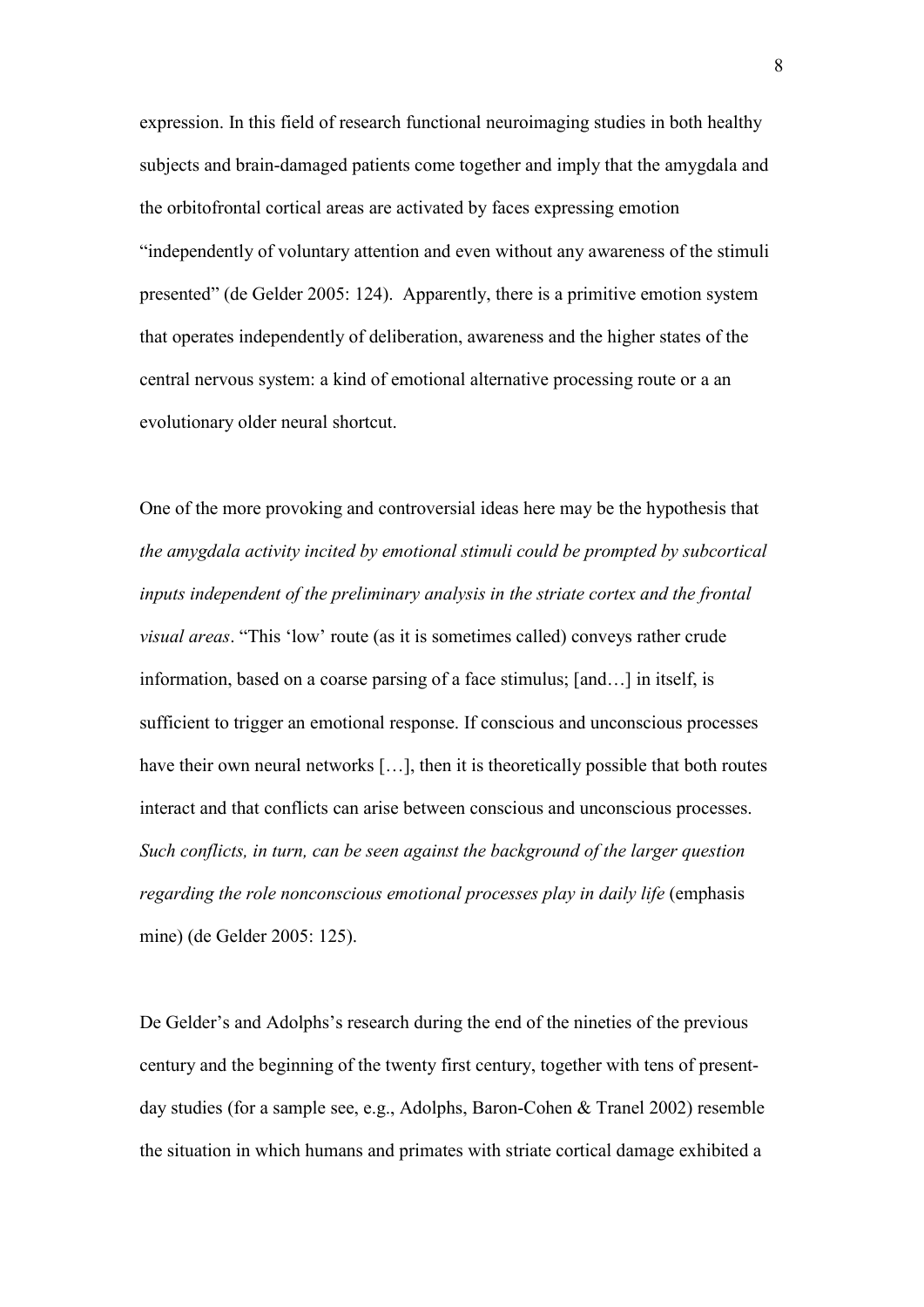surprising degree of functional vision (previously researched by Humphrey and Weiskrantz at the beginnings of the 70's of the previous century).

 What is at stake in both cases is *the idea that our perception and cognitive processing are deliberate and (mostly) aware, with little or no unconscious or nonconscious emotional coloring and/or involvement of the higher central nervous system strata.* The two research projects that I have just described shed substantial doubt on the deliberate and sentient functioning of the human mind and point in the direction of a significant emotional and non-deliberate portion of cognitive processing in the human cortex. $3$ 

Leaving the important emotional aspect aside for the moment, I am convinced that it is well-nigh impossible to think that our cortex might explicitly process (encode and decode) the overwhelming amount of information that we constantly phenomenologically experience at any given moment in time.

There is yet another area of prime importance with regard to the propagation of memes in which it is obvious that a very potent memetic set (*natural language*) appears to function mostly unconsciously and with little involvement from the conscious parts of the brain. An illustration is in order: during the process of language acquisition, especially in the so-called 'immersion' cases subjects simply 'pick up' a language and start using it as their own (evidenced by a plethora of real world cases in immigrant communities throughout the globe). In contemporary studies dealing with the process of foreign language acquisition and/or learning particular care is taken to

-

<sup>&</sup>lt;sup>3</sup> Nothing new here, let us just reiterate Lashley's words from 1956 here. Or, else, Fodor's claim that

<sup>&</sup>quot;... practically all psychologically interesting cognitive states are unconscious…" (Fodor 1983: 86).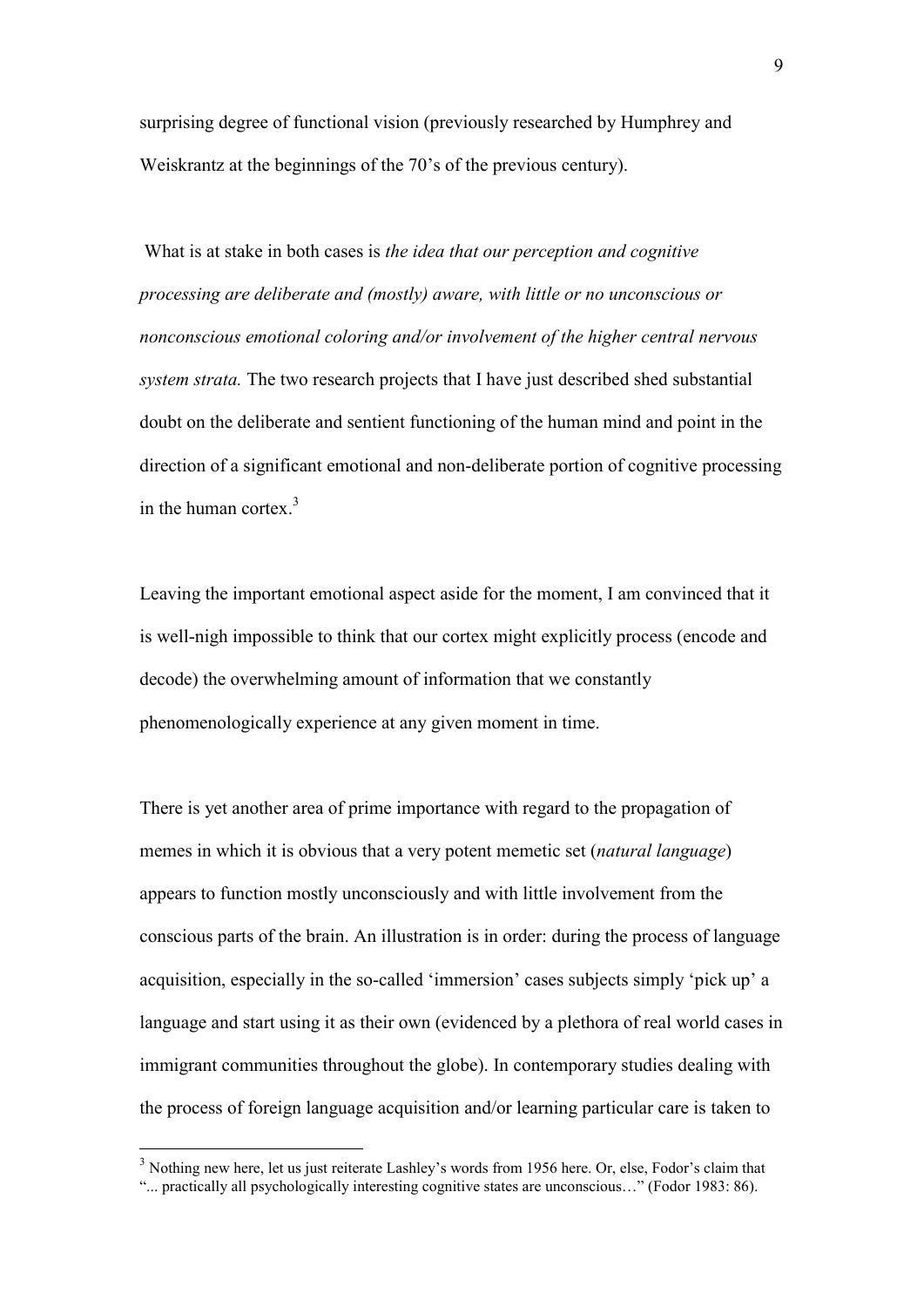make a precise distinction between the two as acquisition signifies an unconscious process while learning is specifically conscious and deliberate. It was early Chomsky and the supporters of the idea that the mind is not a blank slate (Chomsky 1957 and later, Jackendoff 1994, Pinker 1994, 2002) who emphasized the nature of spontaneous acquisition, ascribing the behavioral nature of the habit-formative process to conscious language learning.

A number of investigators have explored some of the threads arising from the analysis of a common pool of concepts. Frank C. Keil and his colleagues at Cornell University (Keil 1992, and a host of studies later) have inferred from the data collected that certain highly abstract concepts such as the ideas of *being alive* or *ownership*, most notably, carry a genetically inherited value in the young child's mind-set. Apparently, when the specific words for owning, giving and taking, keeping and hiding, and their relatives 'populate' the mind of a child, they find suitable niches (we might even dub them 'meme pools' as a counterpart of 'gene pools'). Ray Jackendoff and other conceptual semanticists have identified important structures of spatial representation possibly streamlined to enhance the control of *locomotion* and the *placement* of movable things. These are the cornerstone of our intuitions about abstract concepts such as *beside*, *on*, *behind*, and the like.

In addition to the research in cognitive processing , Nicholas Humphrey has recently claimed that there must be a genetic predisposition for the development of a consciousness that is *predominantly emotional* rather than deliberate and cognitive (Humphrey 1992), and Leslie, Knobe and Cohen (in press) have developed evidence for this, in the form of what they call a "theory of mind module" designed to generate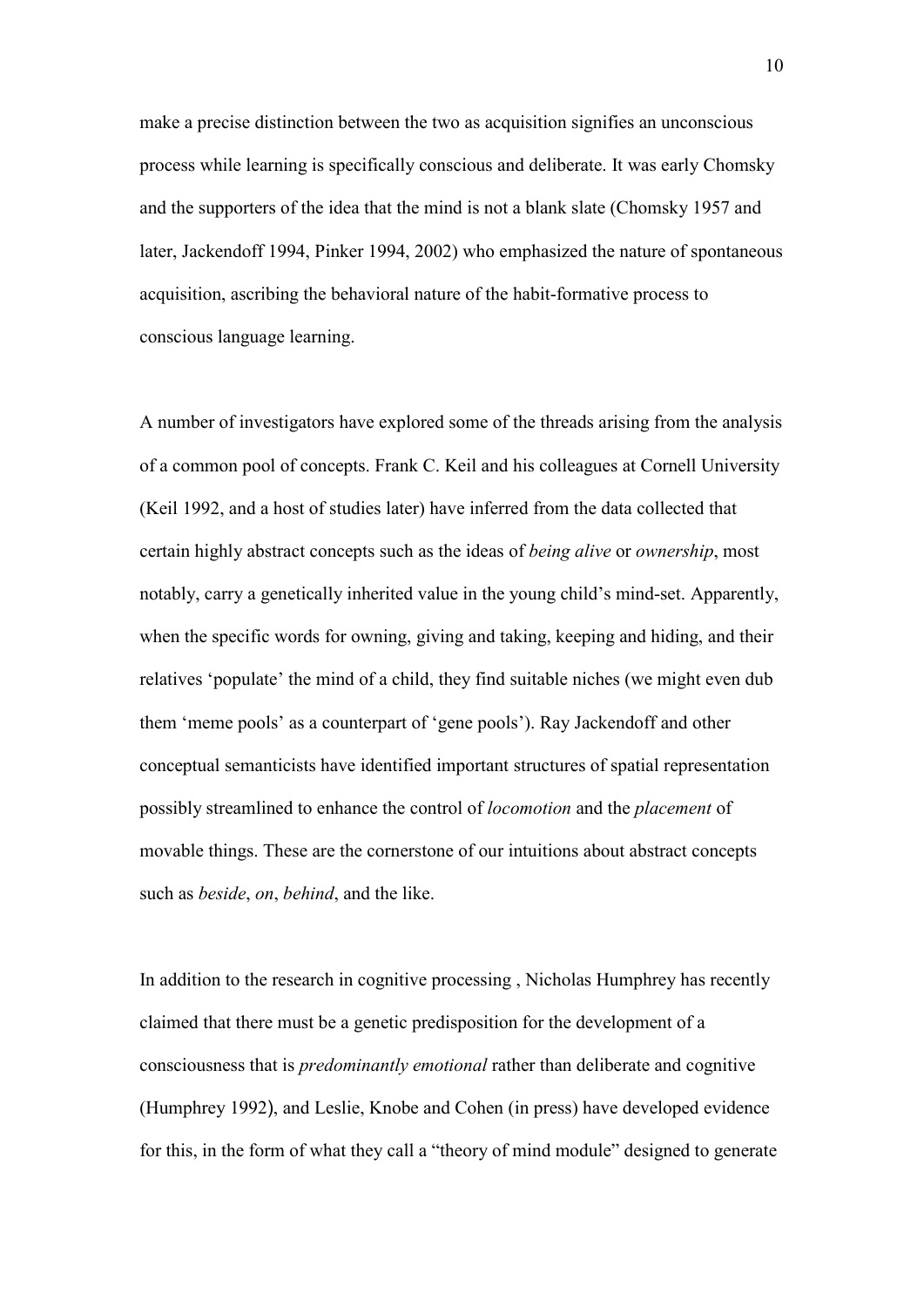second-order beliefs (beliefs about the beliefs and other mental states of others). These three authors also claim that "the theory-of-mind mechanism generating attributions of intentional action may have a parameter for the moral valence of outcomes (and perhaps for other kinds of valence). The value of this parameter would influence judgments of purpose, but still be obtained from processes external to a theory of mind, such as moral judgment" (Leslie, Knobe & Cohen (in press: 8). Some autistic children, for example, seem to be well-described as suffering from the disabling of such a module, for which they can occasionally make interesting compensatory adjustments.

To put another nail in Searle's concept of Dennett's usage of 'meme', let me mention that some researchers used the *idea that the original memes (as exhibited among animals) can be defined as behaviors ready to be mimicked* (e.g. Dawkins referred to bird songs as memes).

"[Nevertheless…] one reviewer remarked that only humans can imitate in an observable manner. *If only this kind of conscious imitation counts for memes, then only humans produce memes and washing sweet potatoes by Japanese macaques would not be caused by imitation and thus not be memetic*. One may object that *there is strong evidence for unconscious imitation underlying learning in animals*  (emphasis mine), as becomes apparent from the work of Rizzolatti et al." $4$ :

"*In area F5 of monkey premotor cortex there are neurons that discharge both when the monkey performs an action and when he observes similar actions made by another monkey or by the experimenter. We report here some of the properties of these `mirror' neurons and we propose that their activity `represents' the observed* 

-

<sup>4</sup> Vaneechoute and Skoyles 1998 (web paper from *Journal of Memetics*).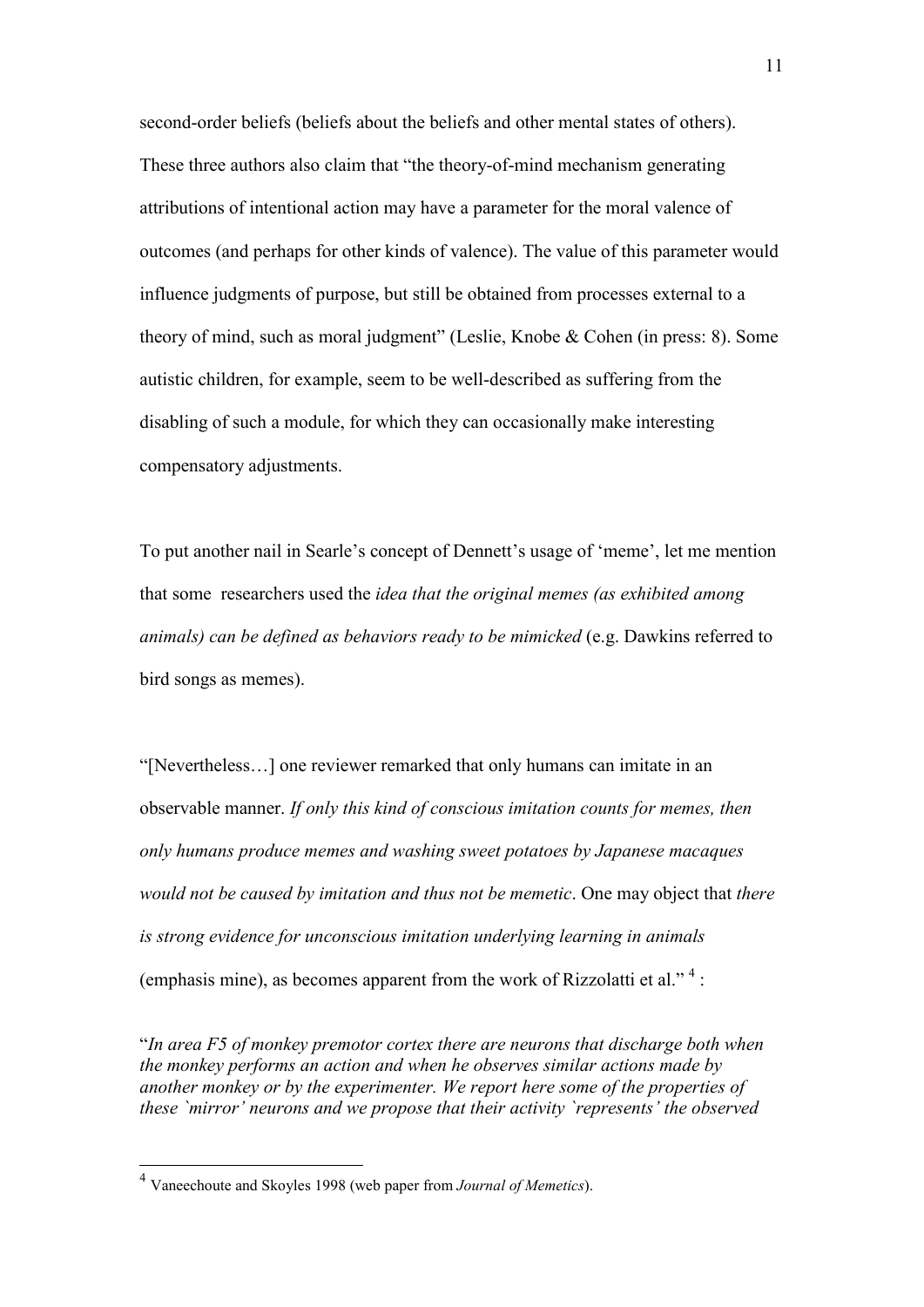*action. We posit, then, that this motor representation is at the basis of the understanding of motor events.*" (Rizzolatti et al. (1996: 135)

A rather speculative and tentative suggestion states that "conscious imitation itself might be a secondary consequence of the development of language, which makes possible reflexive awareness. If one could show that conscious imitation is a consequence of reflexive awareness (i.e., consciousness), this kind of imitation could be considered itself largely as explained once one has explained language." (Vaneechoute and Skoyles 1998).

Further research by Rizzolatti and Arbib (1998) and Arbib (2005) concerns the neural and functional grounding of the human language skill and its emergence in hominid evolution. It transpires that both the premotor area F5 in monkeys and the "corresponding" area in humans (Broca's area) own a 'mirror system' employed in the execution and observation of manual actions. The researchers concluded that the F5 area in monkeys has its homologous counterpart in Broca's area, but the development never continued in the evolutionary direction of Homo sapiens. Still, the inability of primates to distinguish between acts of 'doing' and 'perceiving', as well as their inability to consciously detect their own neural activity in the primary visual cortex, as already observed by Humphrey and Weiskrantz three decades ago (Humphrey and Weiskrantz 1967), indicate that both our biological 'ancestors' and contemporary humans need not be aware, conscious or capable of introspection.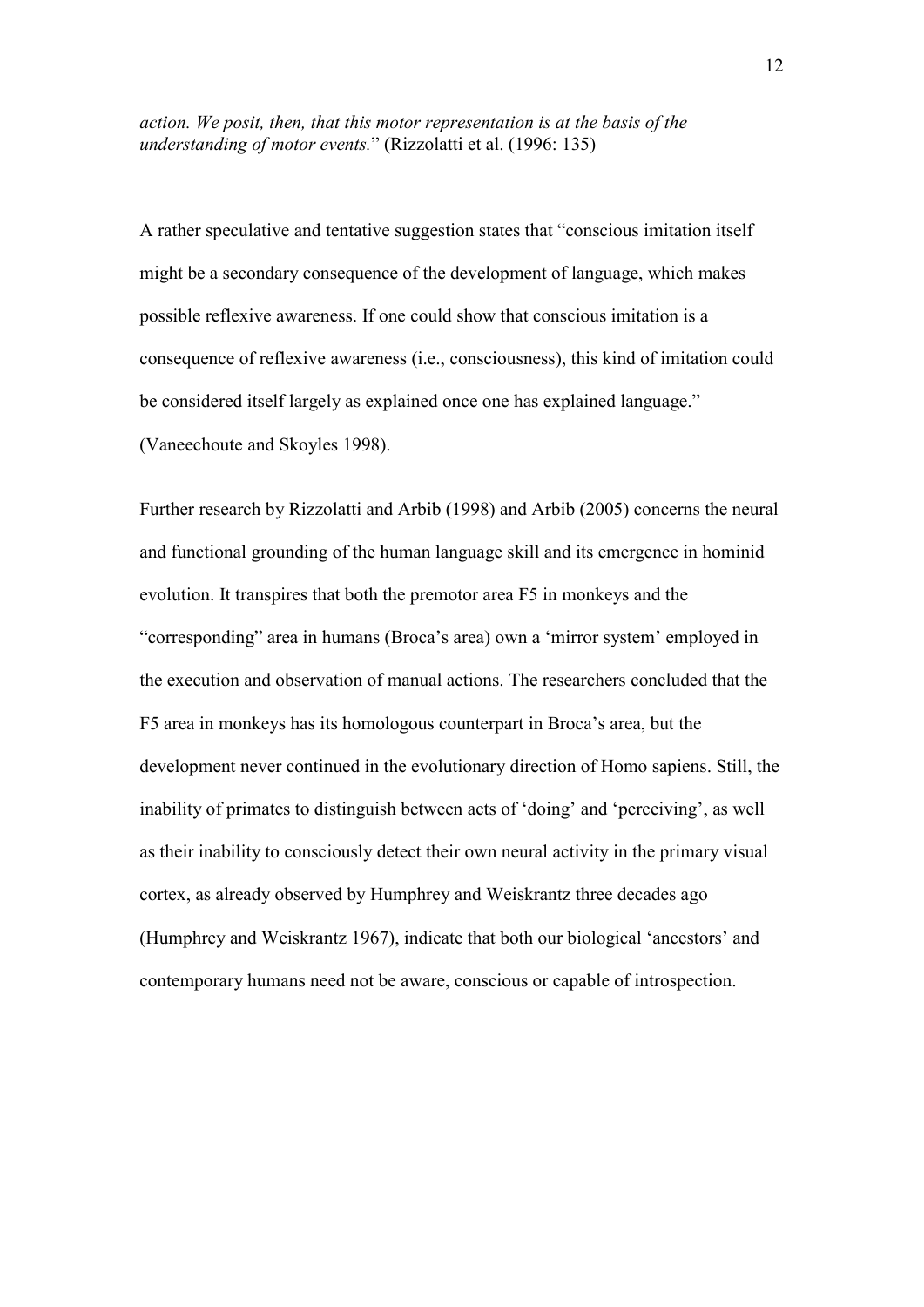## **5. Conclusion**

<u>.</u>

It goes without saying that conscious imitation itself might be a derivative consequence of the development of language, the one that makes reflexive awareness possible. *If one could show that conscious imitation is a consequence of reflexive awareness (in other words consciousness itself), this kind of imitation may be considered as explained once we managed to understand the notion of language. Language is, as shown above, possibly a product of unconscious imitation, existing within a niche and hosting a gamut of emotional, moral and social habits, and, last, but not least, depending on the functioning of the biological parameters.*

"[…one] may usefully think of words -- the most effective vehicles for memes-- as *invading* or *parasitizing* a brain, not simply *being acquired by* a brain. What is the shape of this environment when words first enter it? It is definitely *not* an even playing field or a *tabula rasa*. Our newfound words must anchor themselves on the hills and valleys of a landscape of considerable complexity. Thanks to earlier evolutionary pressures, our innate quality spaces are species-specific, narcissistic, and even idiosyncratic from individual to individual." (Dennett 1994). <sup>5</sup>

I believe that Searle got at least one part of the memetic story right: when we talk about information units that are vehicles of imitation, then we primarily think in terms of words, as Dennett noticed above. Searle is right that we are most probably *aware*  of at least a portion of ideas camouflaged as words, *but there is also another,* 

<sup>5</sup> These ideas reflect Dennett's analyses outlined in his seminal book *Consciousness Explained* (1991), particularly in chapters 7 and 8. The quotation is from his essay "The Role of Language in Intelligence", in Khalfa 1994.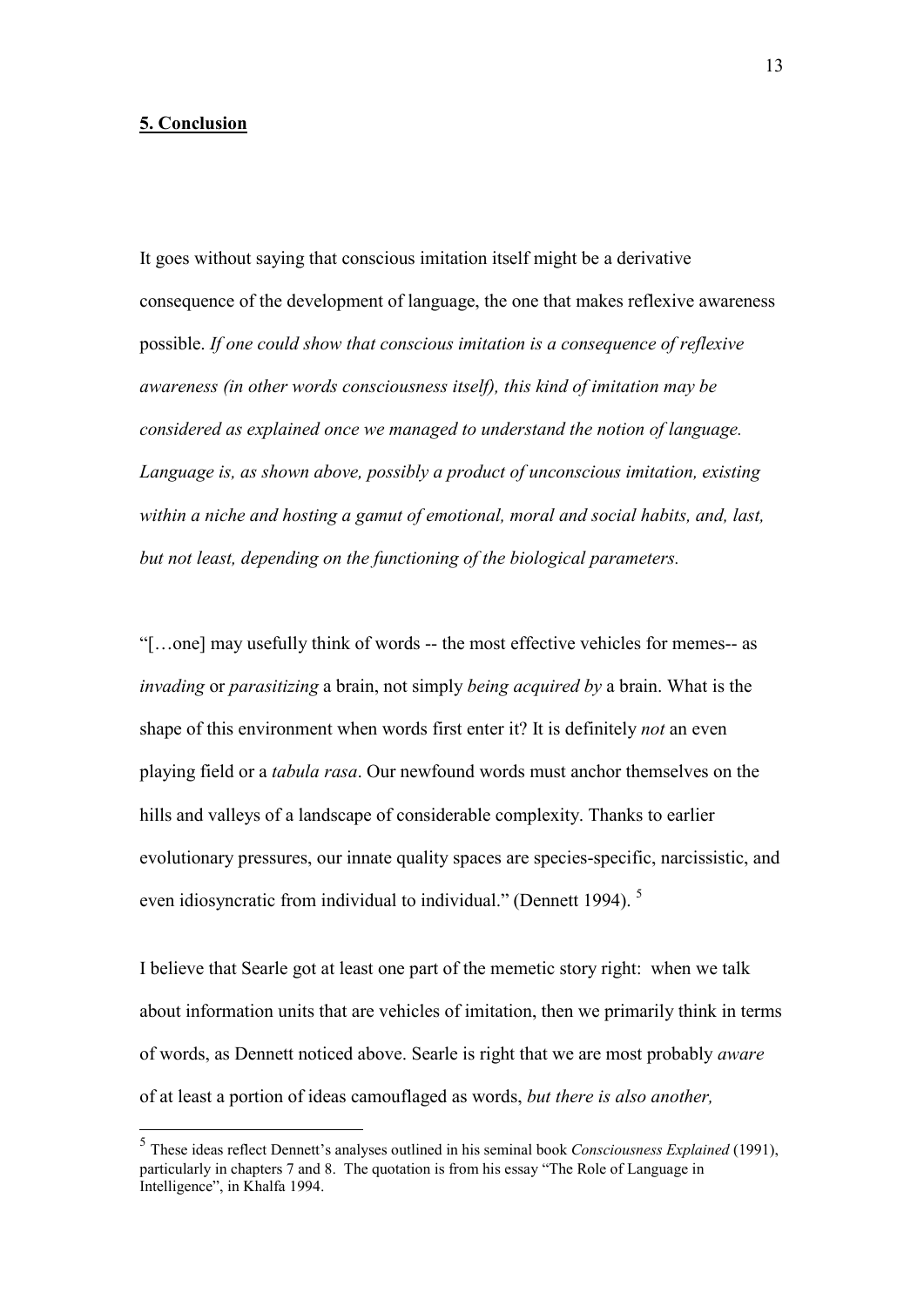*unconscious, part of the input to our brains* that we take for granted due to many reasons, be they our emotions, our moral judgments or cultural heritage. Mimicking and imitation, in the widest possible sense, are most frequently carried out by way of language, while other modes of transfer can be attributed to *other semiotic vehicles*, such as fashion, hair styles or socially induced fads and demonstrations of crude political and financial interests.

To what extent language proves to be a deliberate, conscious and transparent mode of action is impossible to say with any degree of precision, but, to be on the safe side yet again, let us suppose that the conscious / unconscious (non-conscious) division of information transfer is unevenly distributed in humans. If this is true, as the previous argumentation seems to substantiate, then Searle's idea that there is no similarity between genes and memes due to the former being driven by the blind and incomprehensible forces of nature, and the latter operating in a transparent, nonopaque and deliberate fashion, is simply wrong.

John Searle seems to have assumed his proverbially vigorous 'common sense' approach in criticizing Dennett's description of consciousness that was partly accounted for by postulating memes as basic symbolic or information units (of imitation) analogous to genes (Dawkins 1989). Although common sense has helped Searle very often in the past, it is fair to say that this time common sense and facts have gone their separate ways. This is so because even though common sense dictates that thoughts and awareness/deliberation go hand in hand, this has been proven wrong in the past two decades of cognitive research, starting with Jackendoff's *Intermediate-Level Theory of Consciousness* (Jackendoff 1987), and continuing with recent Crick and Koch's work on the neuronal correlates of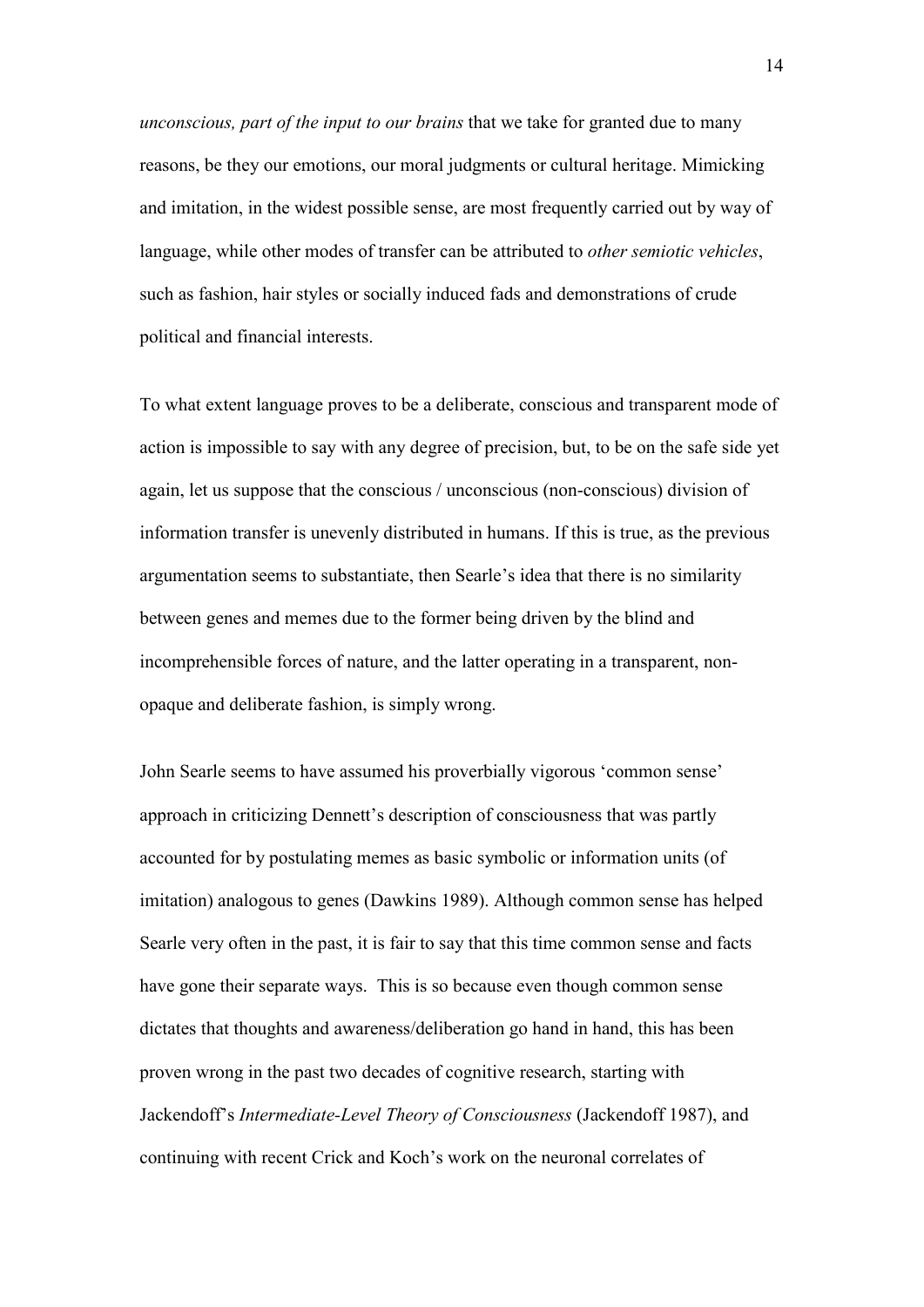consciousness (Crick and Koch 2000, 2003). Briefly told, Jackendoff's story offers a startling account of the inner workings of human consciousness, claiming that we are not aware (conscious) of our thoughts, but still manage to get an insight by the help of their representation in sensory terms. To achieve this feat, Jackendoff had to resort to a three-partite structure of mind/brain, postulating a third entity, called 'the phenomenological mind' which is responsible for the persistent illusion that we are directly aware of both reality and our inner world of thoughts.

"Jackendoff remarks that common sense seems to tell us that awareness and thought are inseparable and that introspection can reveal the contents of the mind. He argues at length that both these beliefs are untrue. They contrast strongly with his conclusion that thinking is largely unconscious. What is conscious about thoughts is visual or other images, or talking to oneself. He maintains that visual and verbal images are associated with intermediate-level sensory representations, which are in turn generated from thoughts by the fast processing mechanisms in short-term memory. Both the process of thought and its content are not directly accessible to awareness." (Crick and Koch 2000: 106).

An example from linguistics may clarify this position. A bilingual person can express a thought in either of the two languages, but the thought itself, which produces the verbal activity or imagery, is not at her/his disposal for direct perception, although it can be accessed in the corresponding language guises (sensory forms).

As for the neuronal correlates of the human mind and the 'unconscious homunculus' perching up there somewhere, Crick and Koch state that humans are not directly aware of the outer flow of sensory events (or the 'world' as we experience it). Rather, they are conscious of the results of computations performed by the central nervous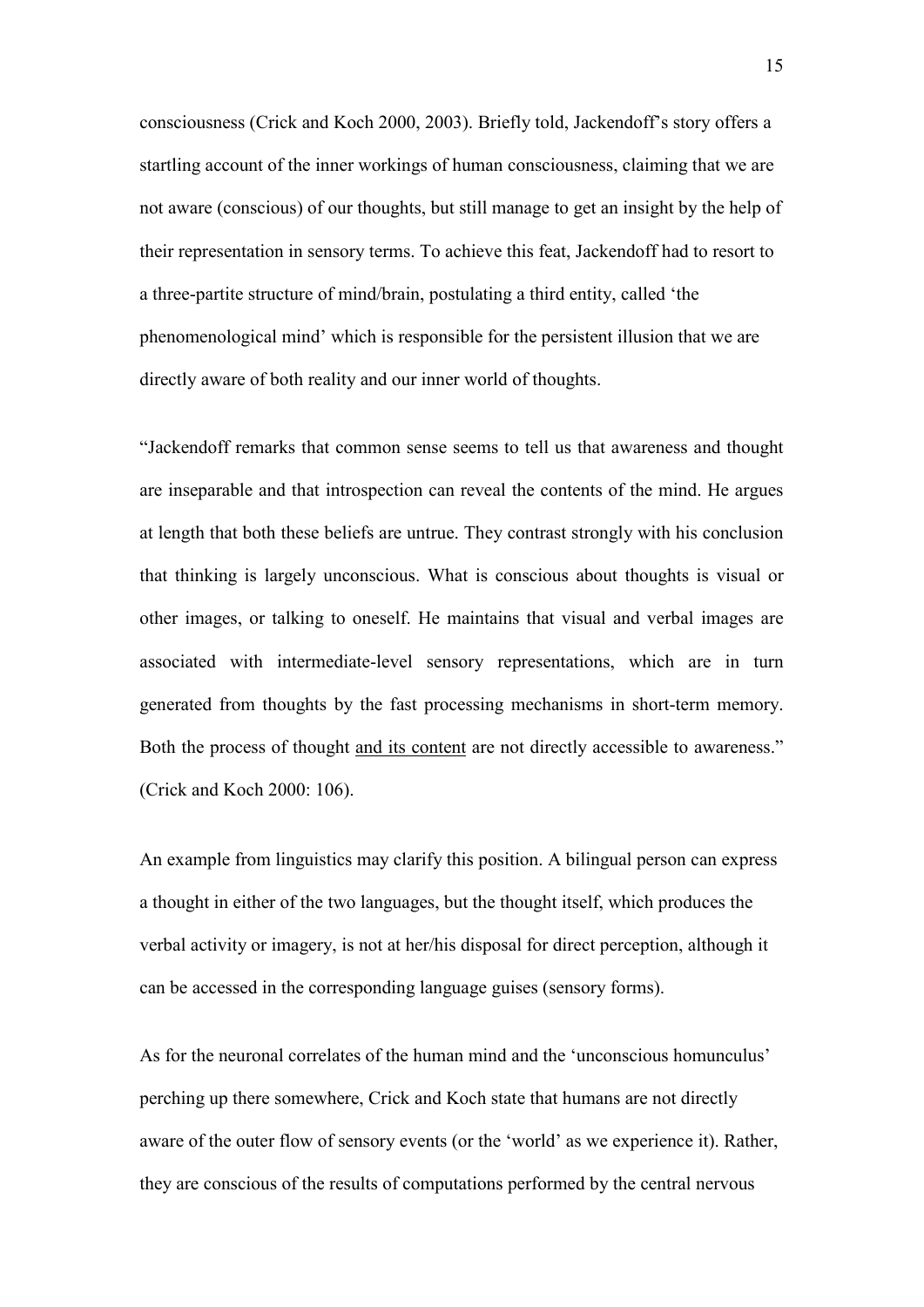system on the *neural representations* of the *sensory world* (just as in the bilingual example above).

Following in Jackendoff's footsteps, they claim that: "[…] these results are expressed in various cortical areas.<sup>6</sup> Nor are we directly aware of our inner world of thoughts, intentions and planning (that is, of our unconscious homunculus) but -- and this is the surprising part -- only of the sensory representations associated with these mental activities. What remains is the sobering realization that our subjective world of qualia --- what distinguishes us from zombies and fills our life with color, music, smells, and other vivid sensations --- is probably caused by the activity of a small fraction of all the neurons in the brain, located strategically between the outer and the inner worlds" (Crick and Koch 2000: 110).

In their more recent paper dealing with the neural correlates of consciousness (NCC), they propose the so-called 'snapshot hypothesis', claiming that the conscious perception of motion is *not* represented by the change of the firing rate of the neurons responsible for the perception of the act, but by the frequent, almost incessant firing of the *neurons that represent the motion* (Crick and Koch 2003: 122). This may only mean that a figure in 'virtual motion' (such as a drawing on paper) will be perceived as being really in motion, although it is static in the 'real world'. This discrepancy of the NCC and states of the real world and/or sensory forms in which we experience reality sheds more light on the feature of replicating information units that is so easily overlooked in folk psychology: their tendency to create wholly new units and thus replicate, without any grounds in the workings of the 'real world'. The corollary is, naturally, the fact that such units tend to be unconscious, reflecting our

-

 $6$  With the exception of the primary visual cortex, cf. Crick and Koch 1995.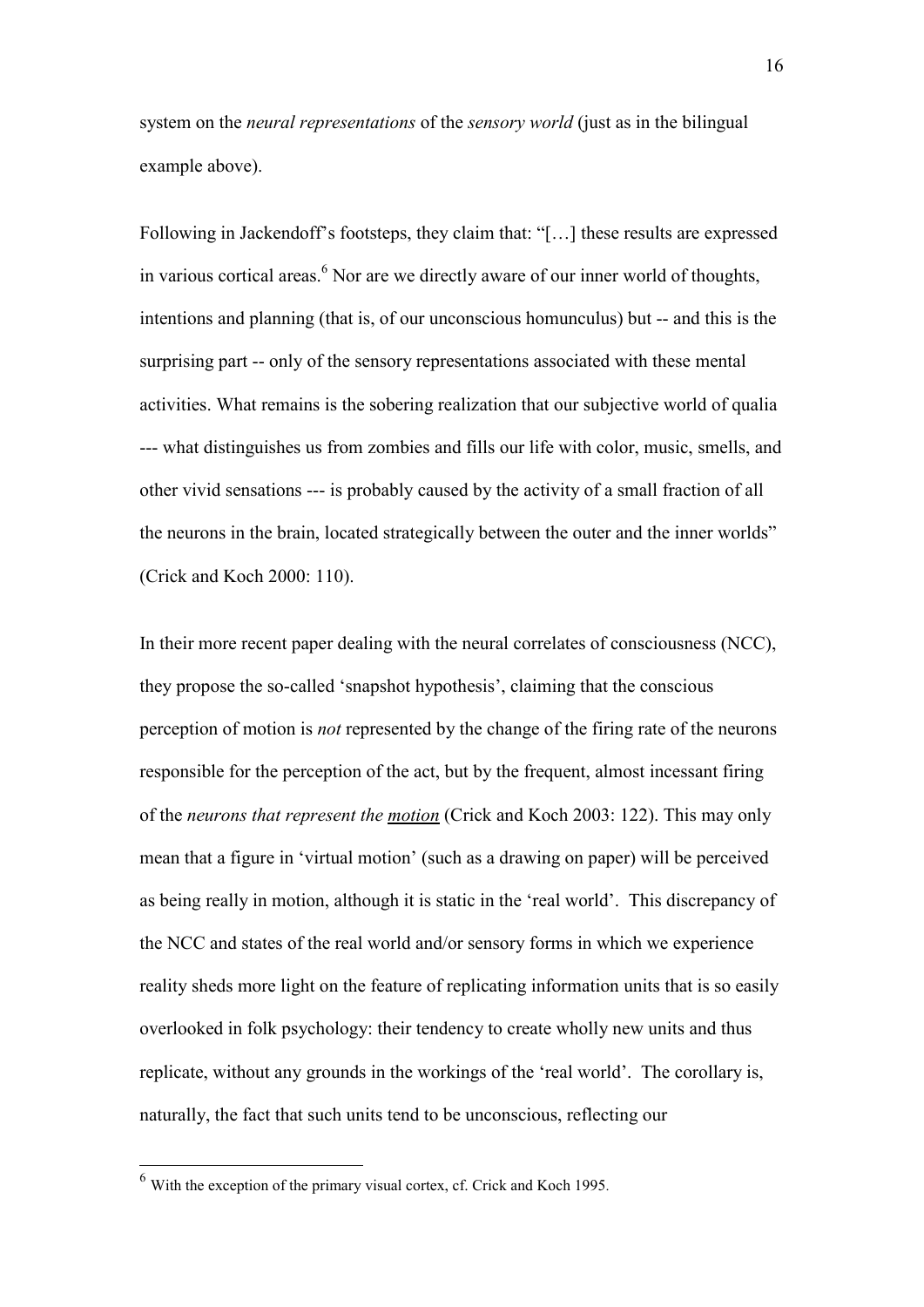'phenomenological mind' as the meditator between the neuronal computation and the sensory forms that we take to be objects of our (mediated) awareness.

Folk psychology can also be linked to memes and, perhaps, be the target of philological and anthropological research attempting to clarify the nature of several well-known and much discussed aspects of oral traditions: traditional referentiality, anaphora, and the use of repeated metrical patterns. It goes without saying that *all three phenomena, different as they are, can be understood as arising from the operations of the unconscious human mind*, embedded in diverse ethnoanthropological associations (Drout 2006).

In closing, I hope to have managed to clear up one particular, albeit minuscule, thread of Searle's critique of Dennett's Multiple Drafts Model of consciousness<sup>7</sup>, showing that it is based on a misunderstanding of the nature of the gene-meme analogy as well as on a complete lack of interpretation of the tenets of folk psychology that are always 'memetically' articulated ("thoughts are always transparent to the one who harbors thought; "all mental activities are conscious", "humans are rational", etc.).

## **References**:

Adolphs,R., Baron-Cohen, S. & Tranel, D. (2002) Impaired Recognition of Social Emotions following Amygdala Damage, Journal of Cognitive Neuroscience, 14:1264- 1274.

<u>.</u>

<sup>7</sup> And, *per extensionem*, the newly formulated '*fame in the brain*' modification of the same, drawing on the same idea (of gene and meme replicators) started in Dawkins (1989), formulated in Dennett, D.C.  $(2005)$ .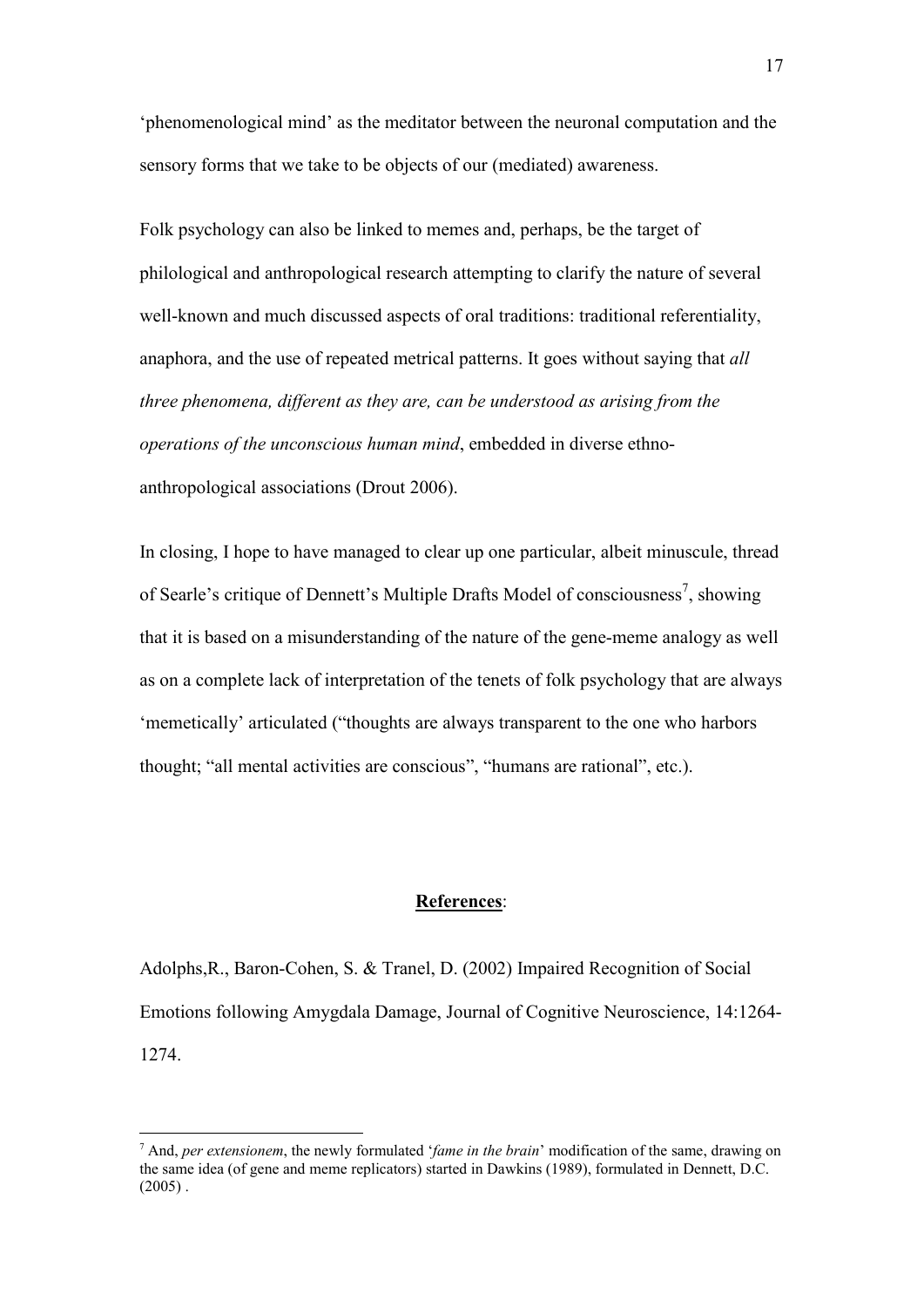Arbib, M.A. (2005) From monkey-like action recognition to human language: An

evolutionary framework for neurolinguistics. Behavioral and Brain Sciences,

28(2):105-124.

Brook, A. and Ross, D. 2002 (eds.) Daniel Dennett. Cambridge: Cambridge University Press.

Chomsky, N. (1957) Syntactic Structures, The Hague: Mouton.

Cobb. S. and W. Penfield (1956) (eds.) The Brain and Human Behavior, Williams and Wilkins Press.

Crick F, Koch C. (1995) Are we aware of neural activity in primary visual cortex? Nature 375**:** 121-123.

Crick, F., Koch, C. (2000) The Neuronal Correlates of Consciousness, in Metzinger, T., ed. (2000).

Crick, F., Koch, C. (2003) A Framework for Consciousness, Nat Neurosci., Feb, 6(2): 119-26.

de Gelder, E. (2005) Nonconscious Emotions: New Findings and Perspectives on

Nonconscious Facial Expression Recognition and Its Voice and Whole-Body

Contexts, in Feldman-Barret, Niedenthal & Winkielman 2005.

Dennett, D.C. (1991) Consciousness Explained, Boston, Little, Brown and Company.

Dennett, D.C. (1995) Darwin's Dangerous Idea: Evolution and the Meanings of Life, New York, Simon & Schuster.

Dennett, D.C. (1996) Kinds of Minds, New York, Basic Books.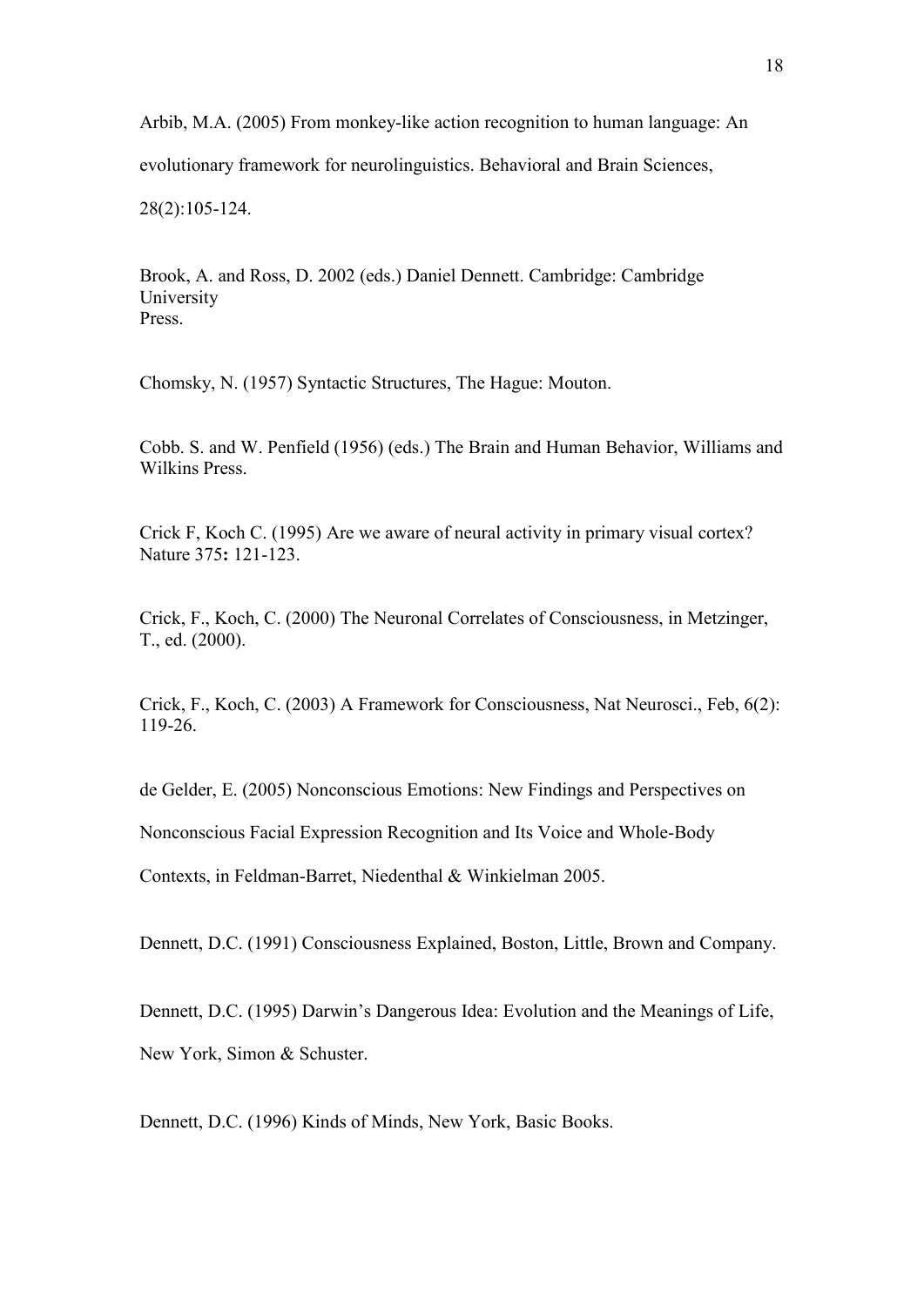Dennett, D.C. (1998) Brainchildren: Essays on Designing Minds. Cambridge,

MA, MIT Press, Bradford Book.

Dennett, D.C. (2001) Are We Explaining Consciousness Yet?, Cognition, 79, 221-237.

Dennett, D.C. (2005) Sweet Dreams: Philosophical Obstacles to a Theory of Consciousness, Cambridge, MA, MIT Press.

Dennett, D.C. and Kinsbourne, M. (1992) Escape from the Cartesian Theater, Behavioral and Brain Sciences , 15(2): 234-247.

Dennett, D.C. and Akins, K. (2008) Multiple Drafts Model, Scholarpedia, 3(4):4321.

Drout, M. D. (2006) A Meme-Based Approach to Oral Traditional Theory*,* Oral Tradition , Vol. 21, No.2, 269-294.

Feldman-Barrett, L., Niedenthal, P., & P. Winkielman. (2005) (eds.) Emotion and Consciousness, New York, Guilford Press.

Fodor, J.A. (1983) Modularity of Mind: An Essay on Faculty Psychology. Cambridge, MA, MIT Press.

Humphrey, N.K. (1992) A History of the Mind, London, Chatto & Windus.

Humphrey, N. K., Weiskrantz, L. (1967) Vision in monkeys after removal of the striate cortex, Nature*,* 215, 595-597.

Jackendoff, R. (1987) Consciousness and the Computational Mind, Cambridge, MA, MIT Press.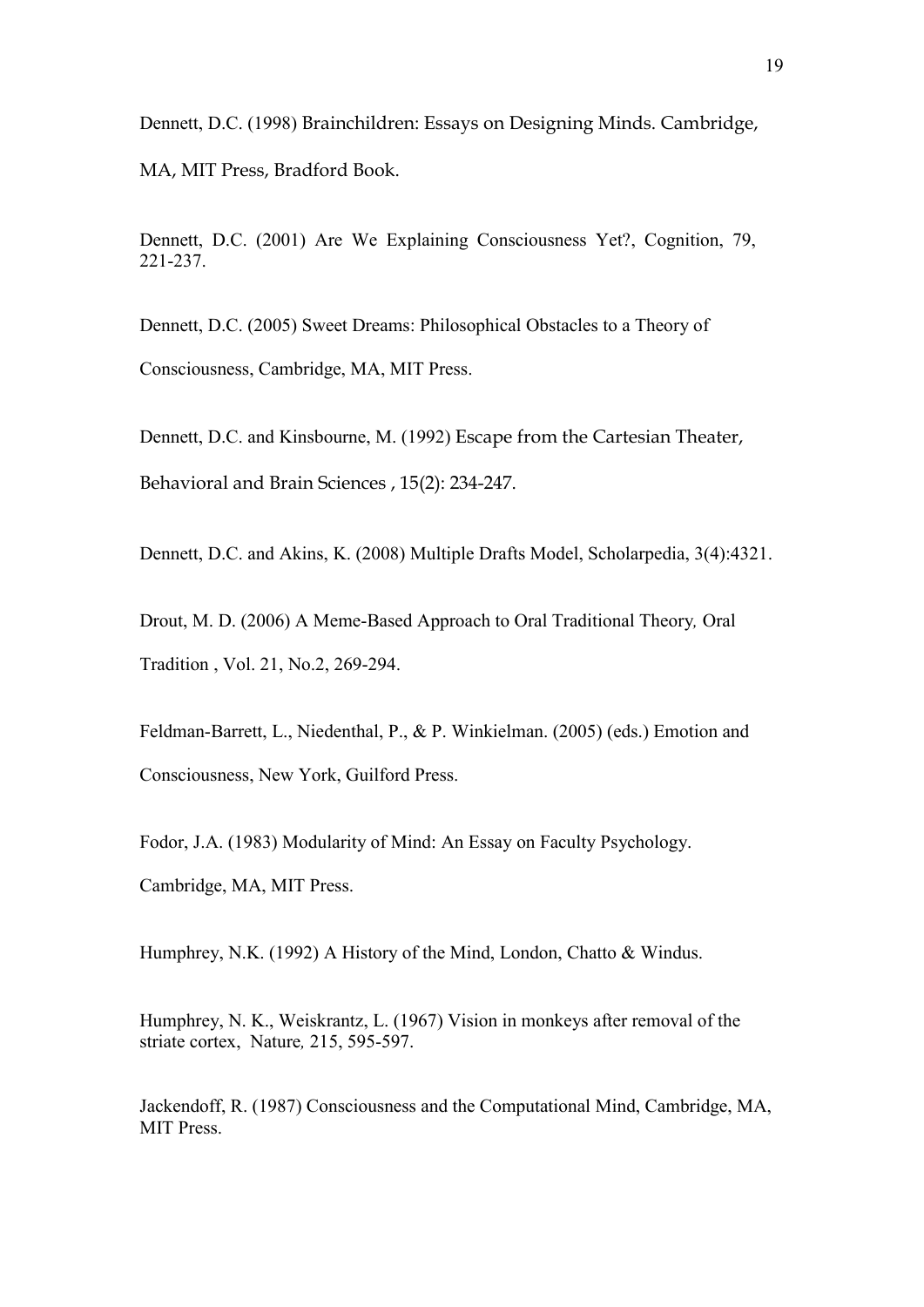Jackendoff, R. (1994) Patterns in the Mind: Language and Human Nature, Basic Books.

Keil, F.C. (1992) Concepts, Kinds, and Cognitive Development, Cambridge, MA, MIT Press.

Khalfa, J. (1994) (ed.) What is intelligence? The Darwin College Lectures, Cambridge, Cambridge University Press.

Lashley, K. (1956) Cerebral organization and behavior, in Cobb, S. and W.Penfield 1956.

Leslie, A.M., Knobe, J., Cohen, A. (in press) Acting intentionally and the side-effect effect: 'Theory of mind' and moral judgment, Psychological Science.

Metzinger, T. (2000) (ed.) Neural Correlates of Consciousness: Empirical and Conceptual Questions, Cambridge, MA, MIT Press.

Pinker, S. (1994) The Language Instinct: The New Science of Language and Mind, London, The Penguin Press.

Pinker, S. (2002) The Blank Slate: The Modern Denial of Human Nature, New York, Viking.

Rizzolatti, G., L. Fadiga, V. Gallese, & L. Fogasi (1996) Premotor cortex and the

recognition of motor actions. Brain Res. Cogn. Brain Res*.* 3: 131-141.

Rizzolatti*,* G and Arbib, M.A. (1998) Language within our grasp, Trends in

Neurosciences 21, 188–194.

Searle, J.R. (1997) The Mystery of Consciousness, New York, The New York Review of Books.

Vaneechoutte, M., Skoyles, J.R. (1998) The memetic origin of language: modern humans as musical primates. Journal of Memetics Evolutionary Models of